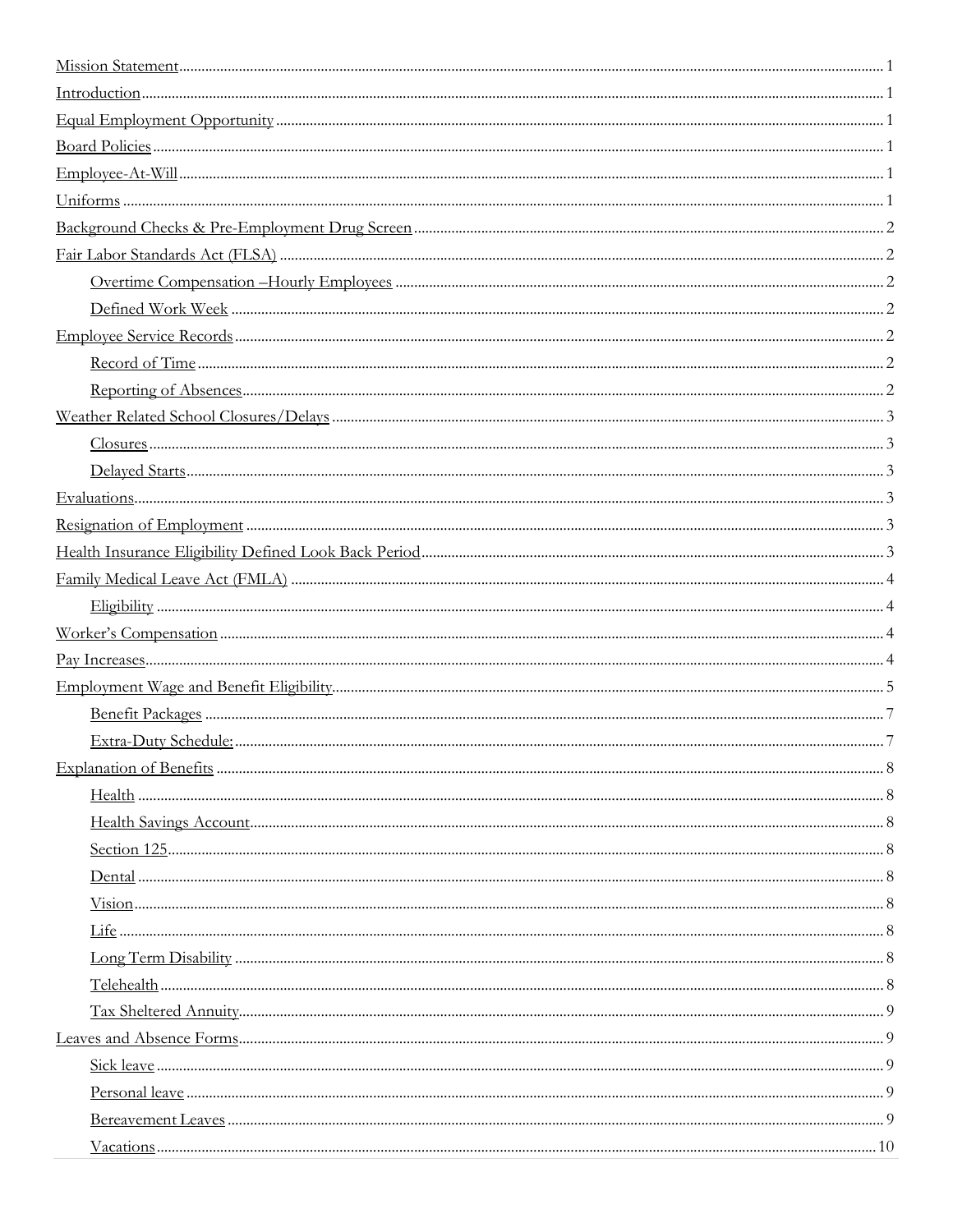| $\underline{\text{Holidays}}. \underline{\text{}} \underline{\text{}} \underline{\text{}} \underline{\text{}} \underline{\text{}} \underline{\text{}} \underline{\text{}} \underline{\text{}} \underline{\text{}} \underline{\text{}} \underline{\text{}} \underline{\text{}} \underline{\text{}} \underline{\text{}} \underline{\text{}} \underline{\text{}} \underline{\text{}} \underline{\text{}} \underline{\text{}} \underline{\text{}} \underline{\text{}} \underline{\text{}} \underline{\text{}} \underline{\text{}} \underline{\text{}} \underline{\text{}} \underline{\text{}} \underline{\text{}} \underline{\text{}} \underline{\text{$ |  |
|------------------------------------------------------------------------------------------------------------------------------------------------------------------------------------------------------------------------------------------------------------------------------------------------------------------------------------------------------------------------------------------------------------------------------------------------------------------------------------------------------------------------------------------------------------------------------------------------------------------------------------------------------|--|
|                                                                                                                                                                                                                                                                                                                                                                                                                                                                                                                                                                                                                                                      |  |
|                                                                                                                                                                                                                                                                                                                                                                                                                                                                                                                                                                                                                                                      |  |
|                                                                                                                                                                                                                                                                                                                                                                                                                                                                                                                                                                                                                                                      |  |
|                                                                                                                                                                                                                                                                                                                                                                                                                                                                                                                                                                                                                                                      |  |
|                                                                                                                                                                                                                                                                                                                                                                                                                                                                                                                                                                                                                                                      |  |
|                                                                                                                                                                                                                                                                                                                                                                                                                                                                                                                                                                                                                                                      |  |
|                                                                                                                                                                                                                                                                                                                                                                                                                                                                                                                                                                                                                                                      |  |
|                                                                                                                                                                                                                                                                                                                                                                                                                                                                                                                                                                                                                                                      |  |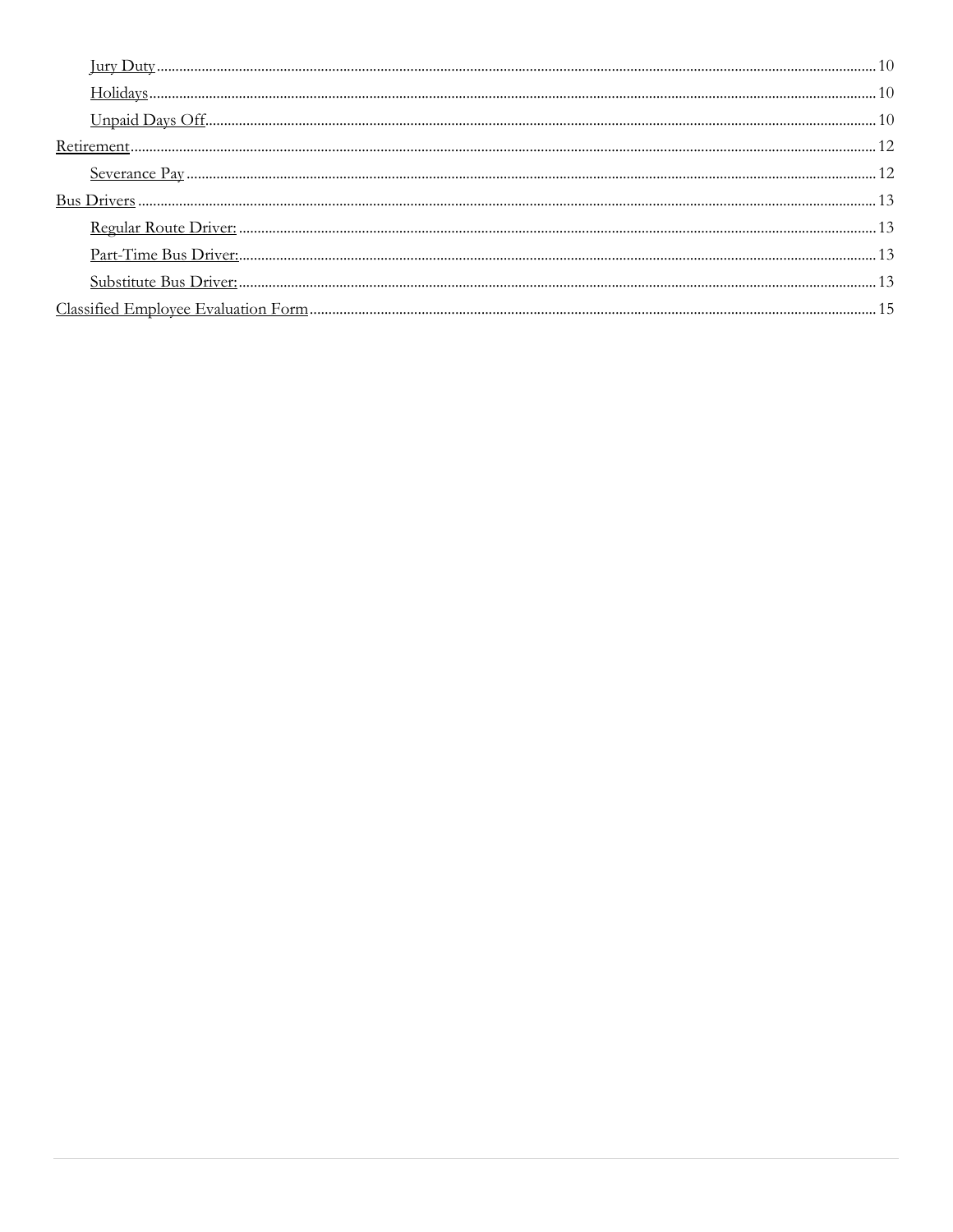#### Mission Statement

A Tradition of excellence: Preparing today's students for tomorrow's challenges

#### Introduction

Welcome to Wa-Nee Community Schools. This handbook is intended to outline Wa-Nee Community School's employment practices and policies. This classified handbook summarizes current school corporation salary and benefit information.

By adopting this classified handbook, the Wa-Nee School Board of Trustees has consolidated various employment procedures to aid in administration amongst classified employees. This handbook should be used as a set of guidelines only. The procedures and policies in this handbook may be modified by the Board of Trustees at any time. This handbook supersedes and replaces all prior classified handbooks.

#### Equal Employment Opportunity

WCS is an equal opportunity employer. Hiring, promotion, transfer, compensation, benefits, discipline, termination and all other employment decisions are made without regard to race, color, religion, sex, sexual orientation, gender identity, age, disability, national origin, citizenship/immigration status, veteran status or any other protected status. WCS will not make any posting or employment decision that does not comply with applicable laws relating to labor and employment, equal employment opportunity, employment eligibility requirements or related matters. Nor will WCS require in a posting or otherwise U.S. citizenship or lawful permanent residency in the U.S. as a condition of employment except as necessary to comply with law, regulation, executive order, or federal, state, or local government contract.

# Board Policies

The policies and administrative guidelines of Wa-Nee Community Schools can be found at www.wanee.org in the Bylaws and Policies link under School Board. The specific policies concerning employment are covered in the 4000 series. Classified employees are under the direct supervision of their immediate supervisor and all issues should start with the immediate supervisor.

#### Employee-At-Will

Employees are employed at the will of the school corporation and are subject to termination at any time, for any reason not prohibited by law, with or without cause or advanced notice.

\*except for an employee who is under a contract that specifically exempts the employee from Indiana's employment at will doctrine.

#### Uniforms

All staff of Wa-Nee Community Schools serves as role models for the students. Wa-Nee Community Schools expects all employees to dress professionally and appropriately relative to their specific job duties and responsibilities.

Custodial, maintenance, cafeteria and bus driver personnel are required to wear a clean WCS uniform daily. Upon employment, for these departments, the school corporation will provide five (5) uniforms. Uniforms are defined by the department administrator. Beyond the original five (5) uniforms, once the uniform is deemed unfit to wear to work, the employee will return the uniform in exchange for a new uniform.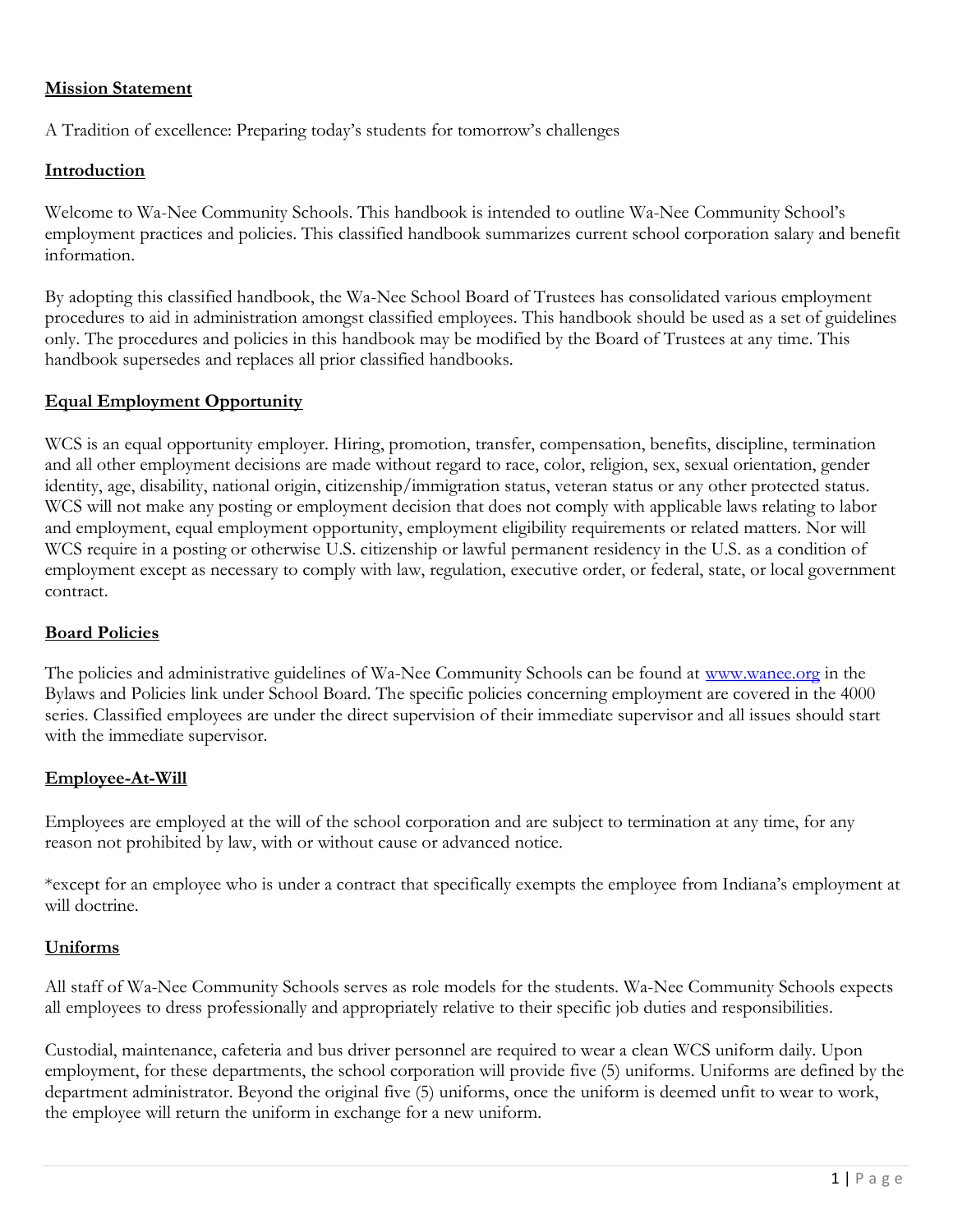#### Background Checks & Pre-Employment Drug Screen

WCS conducts background checks on all potential employees. Potential employees are responsible for the cost of an expanded background which meets the federal and state requirements for a school employee. A completed background check is necessary prior to the first day of work.

The Board shall assume responsibility for the costs associated with obtaining one expanded criminal background check per current employee every five (5) years up to a maximum cost of (\$100).

All applicants tentatively selected for a position with the Wa-Nee Community School Corporation will be required to submit to drug screen for illegal drug use prior to appointment. Each applicant shall be notified that appointment will be contingent upon a negative drug test result. Applicants shall be directed to an appropriate collection facility. The School Corporation will pay the cost of the drug screen.

# Fair Labor Standards Act (FLSA)

#### Overtime Compensation –Hourly Employees

Employees covered under the Fair Labor Standard Act (FLSA) must be paid time and one-half their hourly rate when they work more than 40 hours during the defined seven (7) day work week. Overtime rates apply to work permitted or required at the request of the employee or the employee's supervisor. FLSA requires overtime only if the employee works more than forty (40) hours during the seven (7) day work week. If an employee works beyond his/her normal workday and receives comparable time off during that seven (7) day period, the law does not require overtime pay. Hours not worked and not paid, such as unpaid lunch, unpaid approved leave, unpaid vacation, etc. do not count in the forty (40) hours.

Overtime must be approved in advance by immediate supervisor. An employee who becomes aware of a possible need to work additional hours in advance should seek flex-time during the same week as a first option with their supervisor's approval. If flex-time is not an option due to work circumstances, overtime must be approved by supervisor. All overtime shall be paid at the rate of one and one half the regular hourly rate. Overtime is granted for work beyond 40 actual hours worked per week.

#### Defined Work Week

Work week is defined as the seven (7) day period beginning 12:00 midnight Sunday through 11:59 p.m. Saturday.

#### Employee Service Records

#### Record of Time

Each employee is required to have a record of hours worked. All hourly employees are expected to clock in and clock out. Time records are legal documents, employees need to ensure that the time worked is correct and reported only by the employee.

#### Reporting of Absences

Absence requests should be submitted ahead of time for prearranged leaves and promptly upon return from all others.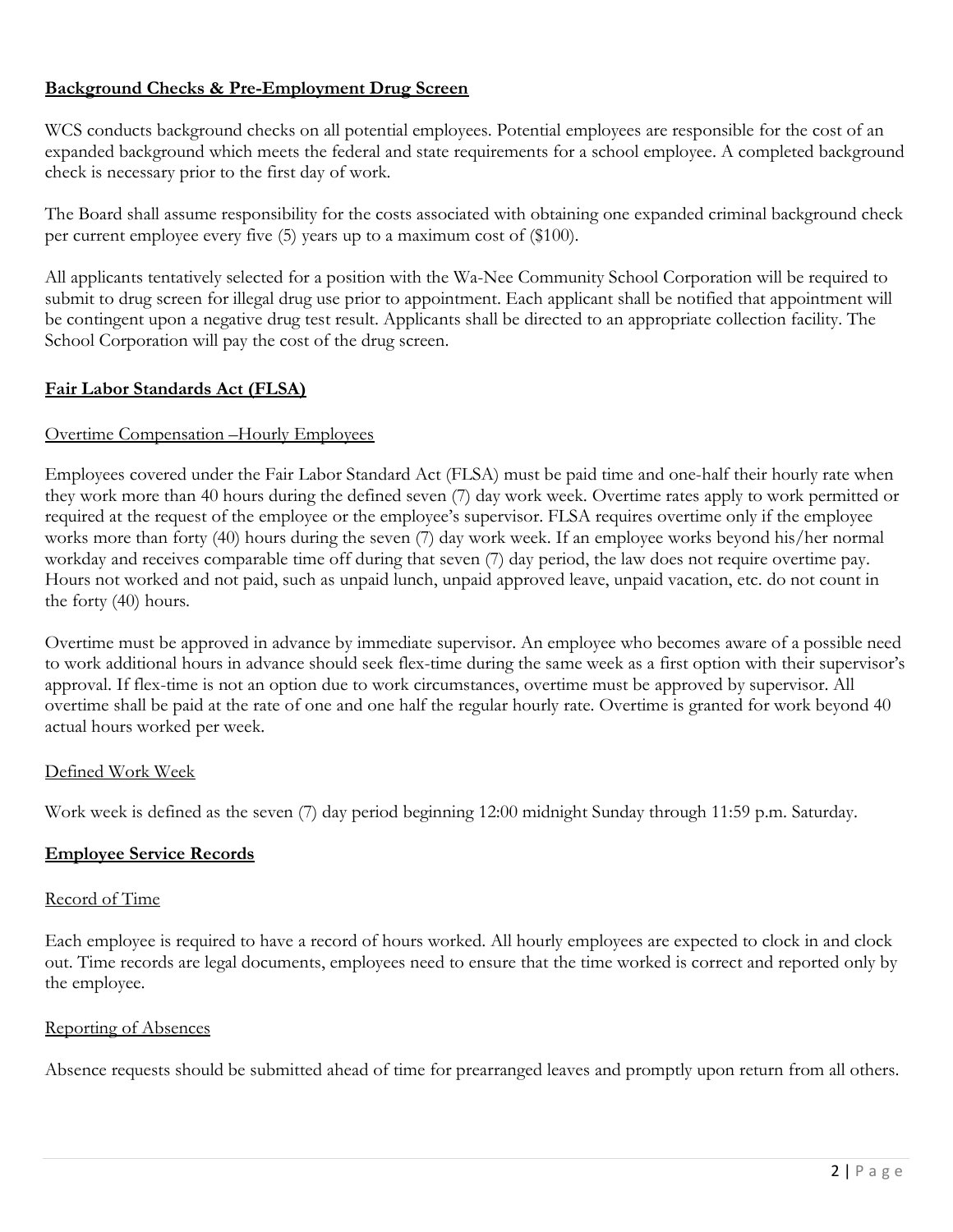# Weather Related School Closures/Delays

Closures

1) Twelve month classified staff are expected to work their normal hours on delay days and on days when school is closed. If an employee is not able to report to work, the employee must notify his/her supervisor. A vacation day or personal business day must be used to cover this absence, if available; otherwise the employee shall be docked for lost time.

2) School year employees should not report to work on weather related or emergency cancellations. Cancelled days are made up per the school corporation's calendar.

#### Delayed Starts

1) On weather related delay days, employees should adjust their time accordingly (example: adjust arrival by 2 hours if a 2-hour delay is called). Time sheets must reflect only actual hours worked.

2) In the event school is delayed or canceled after the established time for the employee's schedule to begin and work has begun, the employee will be compensated for actual hours worked. Bus drivers will be compensated an hourly rate.

#### Evaluations

Each employee will be evaluated by their building administrator or supervisor on a minimum of an annual basis. An employee shall have the right to be informed and receive a copy of and respond in writing to any written evaluation. The evaluation shall be signed and dated by the employee to indicate that he/she has reviewed it. A copy of each evaluation and any employee's written response to the evaluation shall be placed in the employee's personnel file.

# Resignation of Employment

If you are terminating employment with Wa-Nee Community Schools, you must submit written notification to the Business Office as soon as possible. Once the resignation is accepted, the employee's insurance benefits will terminate at the end of the month in which they resign.

# Health Insurance Eligibility Defined Look Back Period

If, based on the facts and circumstances at the employee's start date, it cannot be determined whether the employee is reasonably expected to work on an average of at least 30 hours of service per week, eligibility is determined as follows:

Active Variable Hour Employees who have been employed for a full 12 months Standard Measurement Period (SMP) will be determined either full-time or part-time based on the weekly average of hours worked over the entire SMP. The Standard Administrative Period (SAP) immediately follows the SMP and will be used to review results and lock in fulltime or part-time status for the following 12 months Standard Stability Period (SSP).

Newly hired Variable Hour Employees will begin the Initial Measurement Period (IMP) on the first day of the month following the date of hire. IMP will last a full 12 months followed by a 1 month Initial Administrative Period (IAP). Full-time or part-time status will last for the full 12-month Initial Stability Period (ISP) which begins immediately following the IAP.

Wa-Nee Community Schools declares the following:

• Standard Measurement Period for ongoing employees: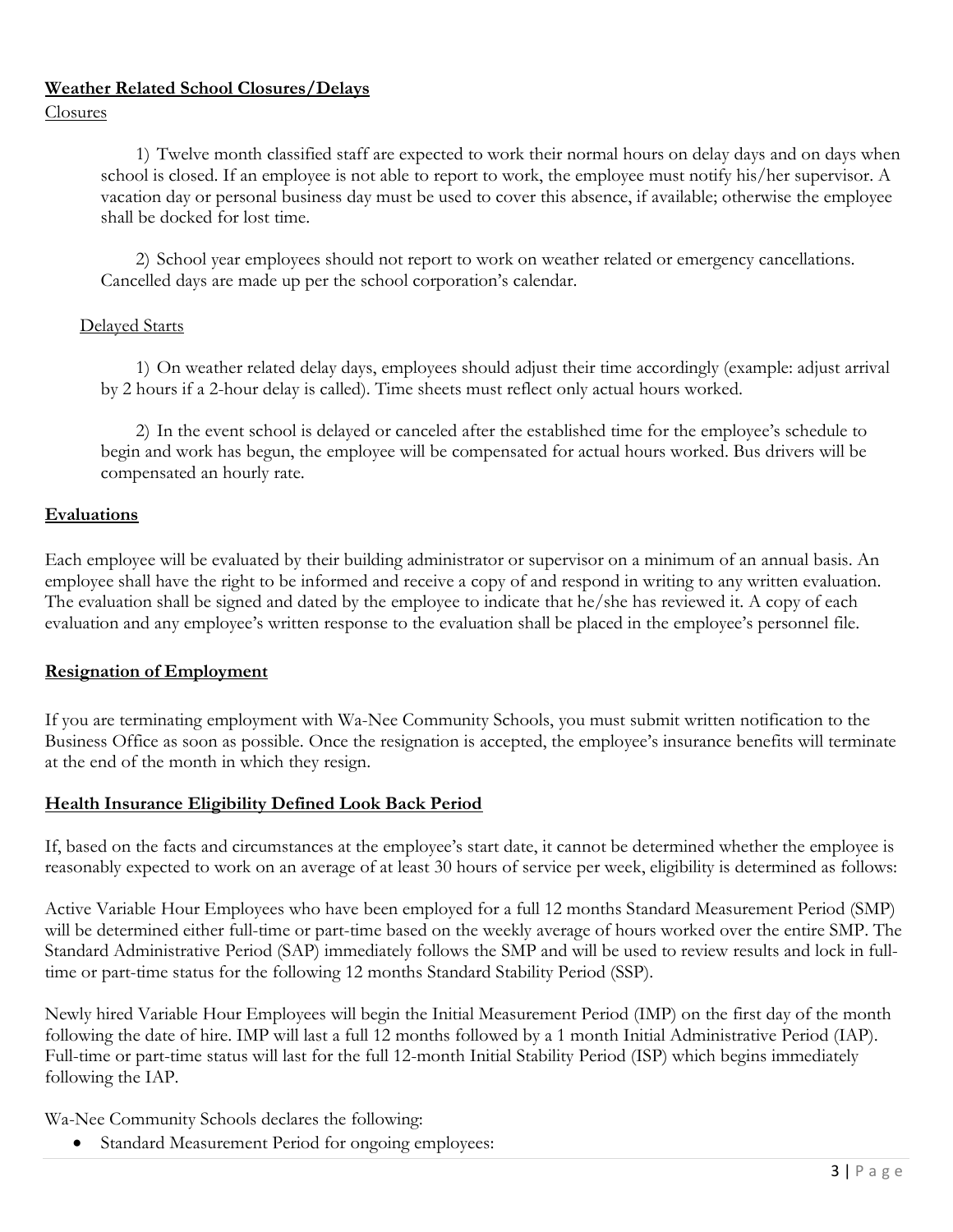- October 1 September 30 (12 months)
- Standard Administrative Period: – October 1 – November 30 (61 days)
- Standard Stability Period for ongoing employees: – December 1 – November 30

# Family Medical Leave Act (FMLA)

Wa-Nee Community Schools provides leave of absence to eligible employees for certain family and personal medical reasons. This policy is intended to comply with a Federal Law known as the Family and Medical Leave Act of 1993 ("FMLA"). Employees shall have the right to both the appropriate family and medical leave and the appropriate designated benefits provided by the family and medical leave act ("FMLA").

#### **Eligibility**

An "eligible" employee of Wa-Nee Community Schools may request FMLA leave. To be "eligible," an employee must have worked for WCS as of the date the requested leave is to begin for:

- i) at least 12 months, and
- ii) at least 1,250 hours during the previous 12 months

An eligible employee is entitled to a total of 12 work-weeks of leave (based on the normal hours per week) during a 12 month period. A 12-month period for purposes of FMLA leave is a "rolling" 12-month period measured backward for each employee from the date they use FMLA leave.

Employees must exhaust all accrued leave days prior to taking an unpaid leave unless otherwise requested by the employee and approved by the Board of Trustees.

Please contact the Business Office for additional information and procedures regarding FMLA.

# Worker's Compensation

An employee who is absent from work due to an injury incurred in the course of employment will be paid by the school corporation, from the employee's accumulated sick leave, the difference between the amount paid by Workman's Compensation and the employee's regular pay. This difference will be charged against the total accumulated sick leave in the same ratio as the amount paid by the school is to the regular wage rounded down to the nearest half day. This may be done either by the employee reimbursing the school corporation or by a reduction in salary equal to the amount received from Workman's Compensation.

# Pay Increases

Employees who meet the eligibility requirements for both of the following factors will be entitled to move to the next tier beginning July 1, 2021\*.

\*Substitute Teachers are exempt to the previous (see page 7).

1. Evaluation – To be eligible for a pay increase, the employee must have received an evaluation rating of effective or highly effective on the annual performance evaluation.

2. Experience – To be eligible for a pay increase, the employee must have been compensated for 120 days during the fiscal year beginning July 1 and ending June 30<sup>th</sup> and must continue to be employed by Wa-Nee Community Schools during the next school year. Fiscal period begins on July 1 and ends on June 30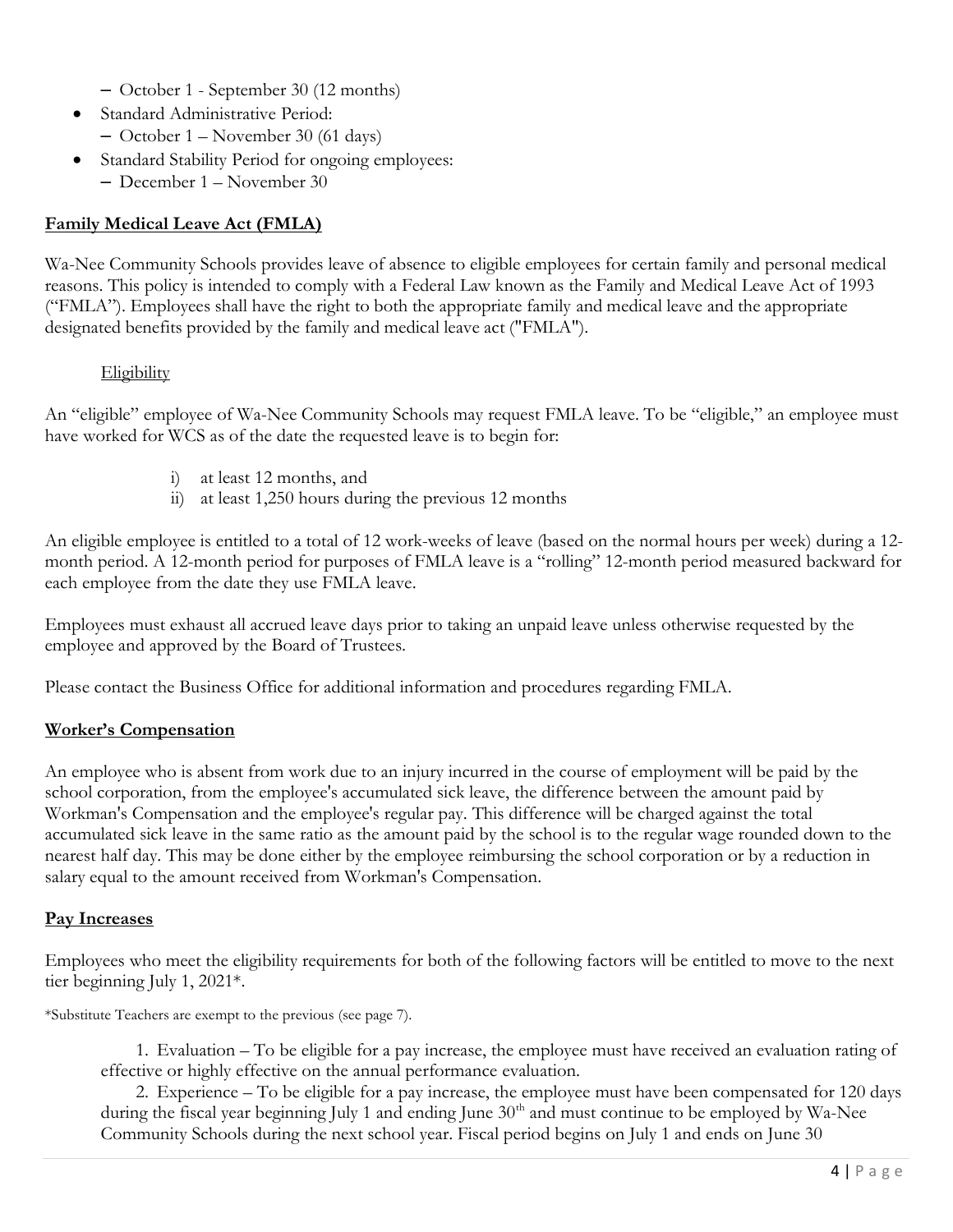| Position                                     | Days Worked      | Hours          | Tier <sub>1</sub>    | Tier <sub>2</sub> | Tier 3   | Benefits*        |
|----------------------------------------------|------------------|----------------|----------------------|-------------------|----------|------------------|
| Clerical                                     |                  |                |                      |                   |          |                  |
| Hourly                                       |                  |                |                      |                   |          |                  |
| HS Principal Secretary & Treasurer           | 260              | $8\,$          | \$16.40              | \$18.60           | \$20.10  | $\boldsymbol{A}$ |
| Principal/Vice Principal Secretary           | 200-210          | 8              | \$15.90              | \$16.70           | \$17.90  | $\mathbf{B}$     |
| <b>Building Treasurer</b>                    | 200-210          | $8\,$          | \$15.90              | \$16.70           | \$17.90  | $\, {\bf B}$     |
| Guidance Secretary                           | 200-210          | $8\,$          | \$15.90              | \$16.70           | \$17.90  | $\overline{B}$   |
| Athletic Secretary                           | 200-210          | $8\,$          | \$15.90              | \$16.70           | \$17.90  | $\bf{B}$         |
| Secretary (formerly Office Assistant)        | 180-192          | $8\,$          | \$13.60              | \$14.70           | \$15.80  | $\, {\bf B}$     |
| <b>Executive Assistant to Superintendent</b> | $\overline{260}$ | $\overline{8}$ | \$17.90              | \$20.00           | \$23.60  | $\mathbf{A}$     |
| Deputy Treasurer                             | 260              | $8\,$          | \$17.90              | \$20.00           | \$23.60  | A                |
| Payroll Clerk                                | $\overline{260}$ | $8\,$          | \$17.90              | \$20.00           | \$23.60  | A                |
| <b>Business Office Clerk</b>                 | 260              | $8\,$          | \$16.40              | \$18.60           | \$20.10  | $\mathbf{A}$     |
| Curriculum Secretary                         | $\overline{260}$ | $8\,$          | \$15.90              | \$16.50           | \$17.60  | A                |
| Salary                                       |                  |                |                      |                   |          |                  |
| <b>Transportation Assistant</b>              | 260              | 8              | \$37,440             | \$41,500          | \$46,800 | A                |
| Maintenance & Grounds                        |                  |                |                      |                   |          |                  |
| Hourly                                       |                  |                |                      |                   |          |                  |
| HS Head Custodian                            | 260              | 8              | \$19.00              | \$19.80           | \$20.90  | $\mathbf{A}$     |
| Head Custodian                               | 260              | $8\,$          | \$18.00              | \$18.70           | \$19.80  | A                |
| Maintenance Technician                       | 260              | $8\,$          | \$19.00              | \$19.80           | \$20.90  | $\boldsymbol{A}$ |
| Custodian                                    | $\overline{260}$ | $8\,$          | \$16.40              | \$17.10           | \$18.10  | $\mathbf{A}$     |
| Shift Custodian                              | 260              | $8\,$          | \$16.70              | \$17.40           | \$18.50  | $\mathbf{A}$     |
| Part-Time/Substitute Custodian               | Varies           | $<$ 6          | \$11.40              | \$12.20           | \$13.00  | N/A              |
| <b>Food Services</b>                         |                  |                |                      |                   |          |                  |
| Salary                                       |                  |                |                      |                   |          |                  |
| Corporation Food Service Director            | 210              | 8              | $\overline{$}35,360$ |                   |          | B                |
| Hourly                                       |                  |                |                      |                   |          |                  |
| MS & HS Café Manager                         | 187              | 8              | \$15.60              | \$16.10           | \$16.60  | $\, {\bf B}$     |
| Elementary Café Manager/Asst Manager         | 187              | 8              | \$15.10              | \$15.60           | \$16.10  | $\, {\bf B}$     |
| Cook (FT)                                    | 180              | $>6.5-8$       | \$13.50              | $\sqrt{$14.00}$   | \$14.60  | $\overline{B}$   |
| $\overline{\mathrm{Cook}\,(\mathrm{PT})}$    | 180              | $4 - 5.9$      | \$11.40              | \$12.20           | \$13.00  | $\overline{D}$   |
| Cook (Less than 4 hours)                     | 180              | $\overline{4}$ | \$11.40              | \$12.20           | \$13.00  | N/A              |
| Café Substitute                              | Varies           | Varies         | \$11.40              |                   |          | N/A              |
| Extra-Curricular                             |                  |                |                      |                   |          |                  |
| Hourly                                       |                  |                |                      |                   |          |                  |
| Interpreter                                  | Varies           | Varies         | \$18.70              |                   |          | N/A              |
| School Apprentice                            | Varies           | Varies         | \$7.25               |                   |          | N/A              |

#### Employment Wage and Benefit Eligibility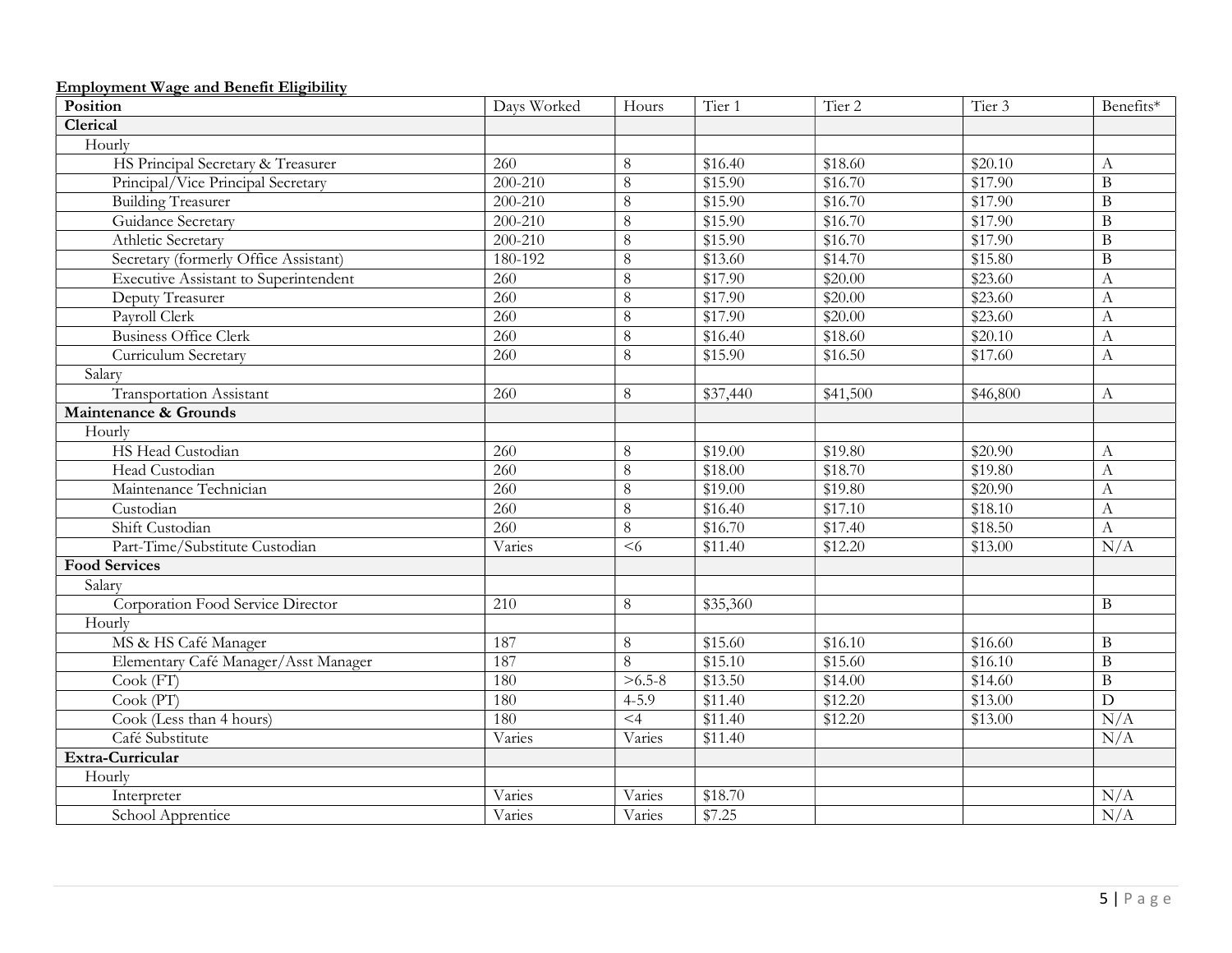| Position                                               | Days Worked      | Hours        | Tier 1               | Tier <sub>2</sub> | Tier 3   | Benefits*        |
|--------------------------------------------------------|------------------|--------------|----------------------|-------------------|----------|------------------|
| <b>Instructional Support Services</b>                  |                  |              |                      |                   |          |                  |
| Hourly                                                 |                  |              |                      |                   |          |                  |
| Specialized Instructor                                 | 182              | $7 - 8$      | \$14.00              | \$15.10           | \$16.60  | $\bf{B}$         |
| <b>Instructional Assistant</b>                         | 180              | $6.25 - 6.5$ | \$11.40              | \$12.50           | \$14.00  | D                |
| Title I Instructional Assistant                        | 180              | $6.25 - 6.5$ | \$11.40              | \$12.50           | \$14.00  | D                |
| Special Education Assistant                            | 180              | $6.25 - 6.5$ | \$11.40              | \$12.50           | \$14.00  | $\overline{D}$   |
| ESL Assistant                                          | 180              | $6.25 - 6.5$ | \$13.00              | \$14.00           | \$15.60  | D                |
| Life Skills Assistant/SOAR Assistant                   | 180              | 6.5          | \$13.00              | \$14.00           | \$15.60  | $\overline{C}$   |
| Media Clerk                                            | 180-190          | $7 - 8$      | \$12.60              | \$13.50           | \$14.70  | $\overline{B}$   |
| Part-Time Assistant                                    | 180              | $6$          | $\sqrt{$11.40}$      | \$12.20           | \$13.50  | N/A              |
| Substitute Teacher / Substitute Assistant (See Page 7) | Varies           |              | \$80.00/day          |                   |          | N/A              |
| <b>Non-Instructional Support Services</b>              |                  |              |                      |                   |          |                  |
| Hourly                                                 |                  |              |                      |                   |          |                  |
| Nurse                                                  | 193              | 7            | \$18.70              | \$19.80           | \$20.80  | $\overline{B}$   |
| Substitute Nurse (LPN or RN)                           | Varies           | Varies       | \$18.70              |                   |          | N/A              |
| <b>Energy Specialist</b>                               | Varies           | Varies       | \$15.60              |                   |          | N/A              |
| Salary                                                 |                  |              |                      |                   |          |                  |
| <b>Corporation Nurse</b>                               | 203              | 8            | \$37,960             | \$40,040          | \$42,120 | B                |
| Mental Health Counselor                                | 260              | $8+$         | Based on contract    |                   |          | A                |
| Mental Health Counselor                                | 183              | $8+$         | Based on contract    |                   |          | E                |
| Speech Language Pathologist                            | 183              | $8+$         | Based on contract    |                   |          | $\mathbf E$      |
| Transportation                                         |                  |              |                      |                   |          |                  |
| Hourly                                                 |                  |              |                      |                   |          |                  |
| <b>Bus Monitor</b>                                     | 180              | Varies       | \$11.40              | \$12.50           | \$14.00  | $\overline{D}$   |
| Extra-Curricular Routes / Hourly Rate                  | Varies           | Varies       | \$15.10              |                   |          | N/A              |
| Route/Daily                                            |                  |              |                      |                   |          |                  |
| Regular Route Driver                                   | 180              | Varies       | \$62.70/day          |                   |          | $\mathbf B$      |
| Part-Time Route Drivers                                | 180              | Varies       | $$24.80 - $31.35/$   |                   |          | N/A              |
|                                                        |                  |              | route                |                   |          |                  |
| Substitute Bus Drivers                                 | Varies           | Varies       | Route Rate           |                   |          | N/A              |
| Technology                                             |                  |              |                      |                   |          |                  |
| Hourly                                                 |                  |              |                      |                   |          |                  |
| <b>Technology Specialist</b>                           | 260              | 8            | \$14.00              | \$14.80           | \$15.60  | A                |
| <b>Summer Technology Assistants</b>                    | Varies           | Varies       | \$11.40              |                   |          | N/A              |
| Salary                                                 |                  |              |                      |                   |          |                  |
| Systems Administrator                                  | 260              | $8\,$        | $\overline{$}59,280$ | \$62,400          | \$65,520 | $\boldsymbol{A}$ |
| Information Management Specialist                      | $\overline{260}$ | $8\,$        | \$46,800             | \$49,920          | \$54,600 | $\mathbf{A}$     |
| Testing & Technology Support Specialist                | 260              | $\,8\,$      | \$46,800             | \$49,920          | \$54,600 | $\mathbf{A}$     |
| Desktop Support Technician II                          | 260              | $\,8\,$      | \$46,800             | \$49,920          | \$54,600 | $\boldsymbol{A}$ |
| Desktop Support Technician                             | 260              | 8            | \$33,280             | \$35,880          | \$39,210 | $\boldsymbol{A}$ |

\*Benefit packages A-D detailed below.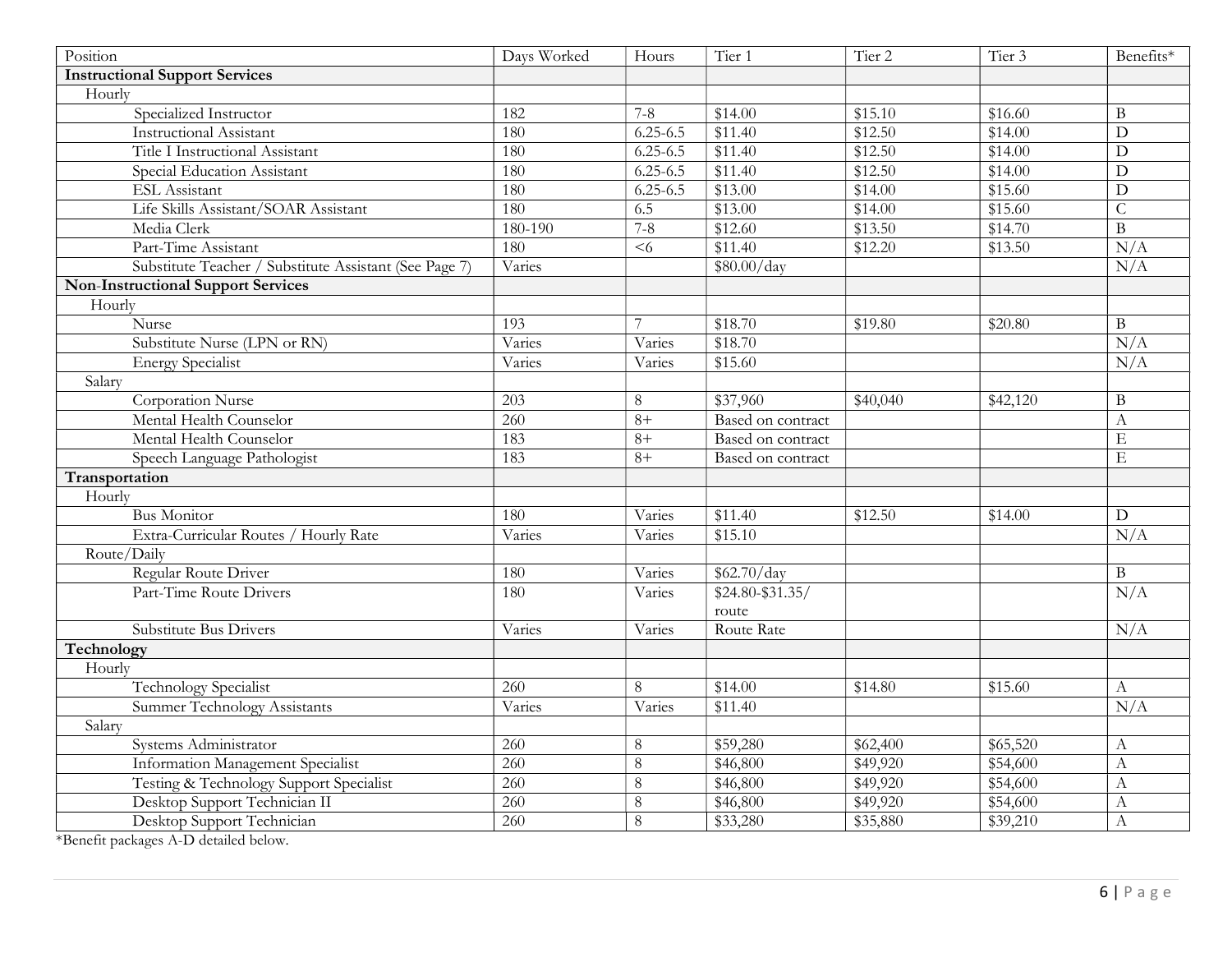#### Substitute Teacher Pay Incentive

The daily rate for a substitute teacher/substitute assistant who serves as a substitute for a period of 50 days shall increase to \$100 per day on day 51 and for the remainder of the school year. Substitutes that earn the 50+ day increase from the prior school year shall begin at the \$100 per day starting the following school year. Substitutes that served less than 50 days in the previous school year will start pay at tier 1.

#### Benefit Packages

| Benetits | Sick | Family Ill | Personal | Vacation | Bereavement | Jury Duty | Holidays | PERF | Health | Life | LTD | Dental | Vision | Severance | Telehealth |
|----------|------|------------|----------|----------|-------------|-----------|----------|------|--------|------|-----|--------|--------|-----------|------------|
|          | 10   |            |          |          |             |           |          |      |        |      |     |        |        |           |            |
|          |      |            |          |          |             |           |          |      |        |      |     |        |        |           |            |
|          |      |            |          |          |             |           |          |      |        |      |     |        |        |           |            |
|          |      |            |          |          |             |           |          |      |        |      |     |        |        |           |            |
|          |      |            |          |          |             |           |          |      |        |      |     |        |        |           |            |

Paid time off will be allocated on July 1 of each school year.

\* Employees hired before December 31, 2017 will be grandfathered in for severance eligibility. All employees hired on or after January 1, 2018 will not be eligible for this severance benefit.

#### Extra-Duty Schedule:

| Assignment / Stipend | Amount  |
|----------------------|---------|
| Substitute Caller    | \$5,200 |
| Cell Phone Stipend   | \$ 650  |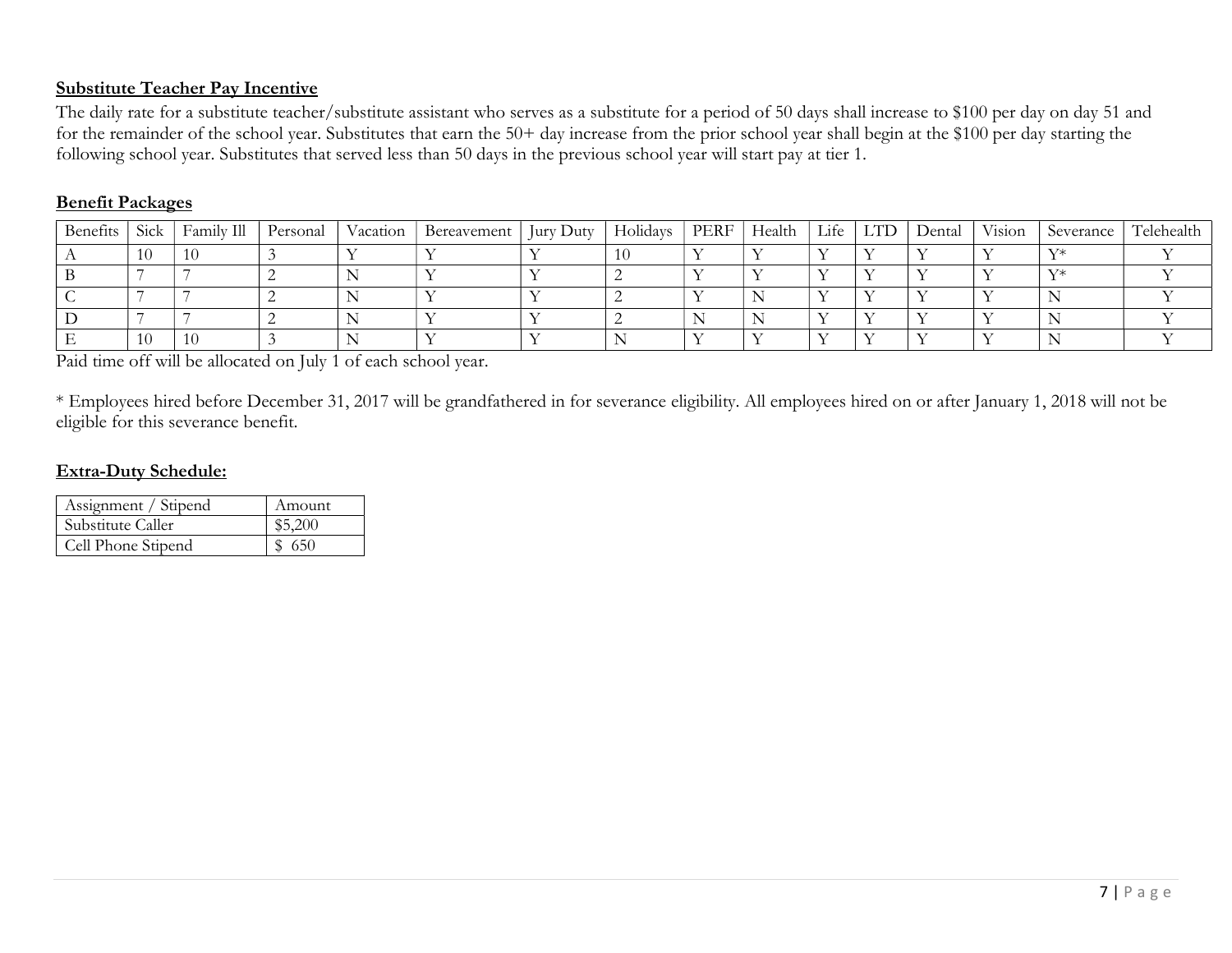#### Explanation of Benefits

#### Health

The School Board shall contribute to a single or family medical plan for all employees in this benefit level who wish to have coverage. The Board will contribute at the rate of 80% (eighty percent) per year toward a single or family plan premium. Employees hired after January 1, 2010 may only enroll in the approved Group Hospitalization and Major Medical Single or Family High Deductible Health Plan (HDHP).

#### Health Savings Account

All employees that enroll in a high deductible single plan will receive \$500 annually deposited into an HSA account. All employees that enroll in a high deductible family plan will receive a \$1,500 annual deposit into an HSA account. The deposits will be divided out over 12 months and deposited accordingly.

#### Section 125

Section 125 is a benefit provided by the Internal Revenue Act of 1978, as amended by the Internal Revenue Act of 1986, and shall be made available to all employees in this leveled benefit. Any cost of participating in this benefit will be the responsibility of the employee. Employees are eligible to set up supplemental insurance plans through our section 125 provider.

#### Dental

The corporation offers a single or family dental plan to those employees working 20 or more hours per week. The employee is responsible for 100% of the premium if elected.

#### Vision

The corporation offers a single or family vision plan to those employees working 20 or more hours per week. The employee is responsible for 100% of the premium if elected.

# Life

The board will contribute to a term life insurance policy in the amount of \$30,000 for each employee working 25 or more hours per week. If the employee elects the policy, the charge to the employee is \$1.00.

# Long Term Disability

A long-term disability policy shall be provided to those employees working 25 or more hours per week. The program will provide (2/3) of the base salary to the employee for the time specified in the agreement. The payments will only begin beyond a 180-day disability absence period. If the employee elects the policy, the charge to the employee is \$1.00.

#### Telehealth

All employees working 20 or more hours per week may contact the Business Office for more information pertaining to a telehealth benefit. Telehealth is a private, secure, fast and easy way to see a doctor, 24/7/365. You can use your smartphone, tablet or computer for the visits.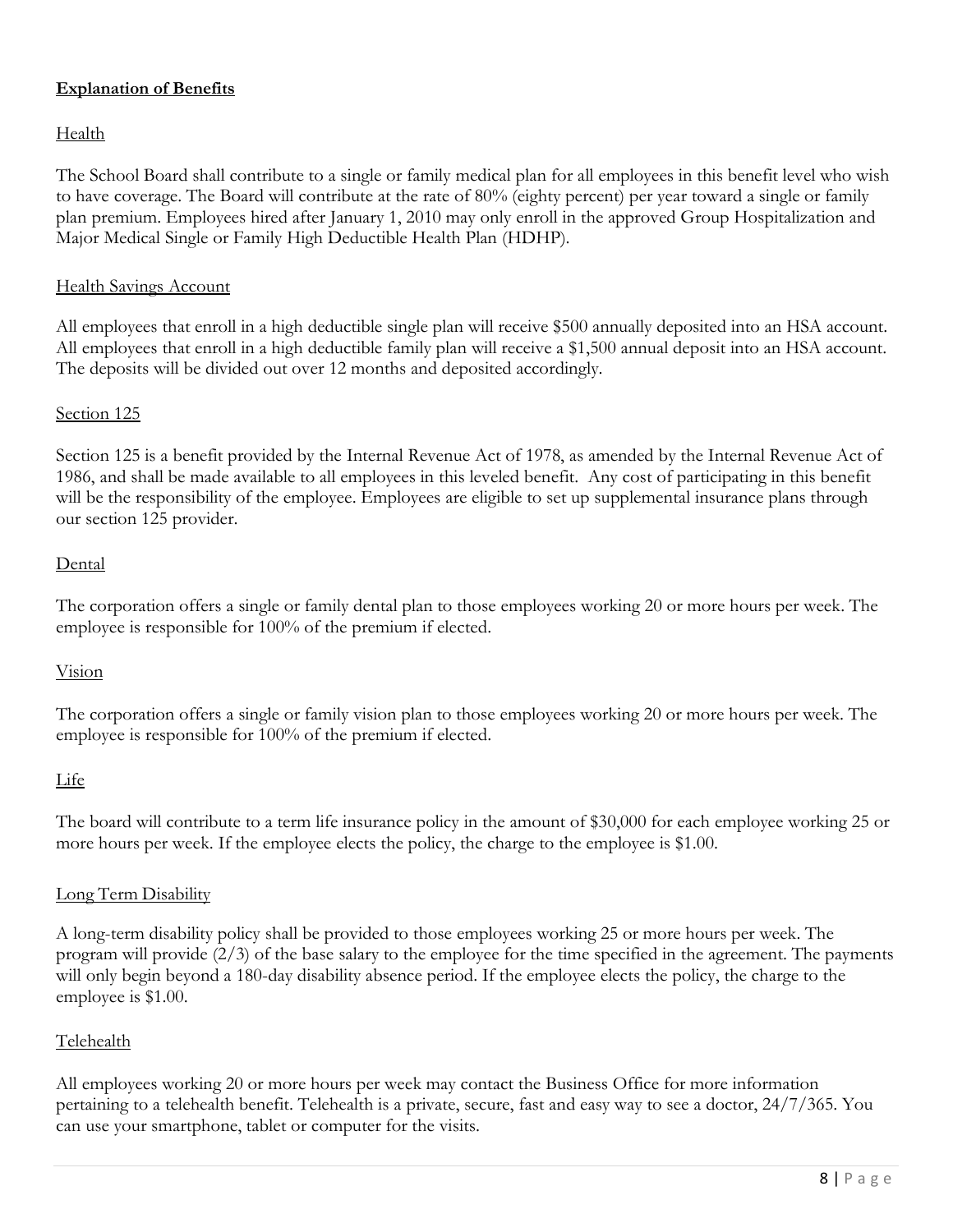# Tax Sheltered Annuity

Upon written request, employees may have deducted from their pay check contributions to a tax-sheltered annuity. Such annuities must be one that is presently being offered by Wa-Nee Community Schools.

#### Leaves and Absence Forms

#### Sick leave

The Board will provide a total of seven (7) days leave each year for personal or family illness for each employee based on the benefits schedule (page 7). Sick leave days may accumulate to 85 days and may not be taken in less than one-half day units.

The Board will provide a total of ten (10) days leave each year for personal or family illness for each employee based on the benefits schedule (page 7). Sick leave days may accumulate to 85 days and may not be taken in less than onehalf day units.

Family is defined as spouse, child, father, mother, sibling, mother-in-law, father-in-law, grandchild, person living in employee's immediate household, or anyone for whom the employee can provide proof of legal responsibility. A person who has been living as a lifelong member of the household of the employee shall also be considered as a member of the family. Two (2) days may be used for the birth of a child or grandchild or the adoption of a child.

An employee shall provide medical documentation in the event that he/she must take a leave of absence that is greater than five (5) consecutive days or exceeds ten days in any month.

#### Personal leave

Personal Leave will be granted at the rate of two (2) days per year for each employee based on the benefits schedule (page 7). Personal leave days may accumulate to 4 days and may not be taken in less than one-half day units.

Personal Leave will be granted at the rate of three (3) days per year for each employee based on the benefits schedule (page 7). Personal leave days may accumulate to 5 days and may not be taken in less than one-half day units.

The staff member agrees that personal leave days will not be used immediately prior to or following school vacations to extend the holiday vacation\*. Unused personal leave days will transfer to sick leave.

\*Exception: In the event of an E-Learning Day, staff members are able to request approval for use of a personal leave day.

#### Bereavement Leaves

For the death of an immediate family member (father, mother, brother, sister, husband, wife, son, daughter, grandchildren, daughter-in-law, son-in-law, father-in-law, mother-in-law, grandparent, grandparent-in-law, brotherin-law, sister-in-law, stepchildren or step-parents) the employee is entitled to be absent without loss of pay on any of five (5) work days within a ten (10) calendar day period commencing on the day of the death.

For the death of another relative (niece, nephew, uncle, aunt, or cousin) the employee shall be entitled to not more than one (1) calendar day without loss of compensation.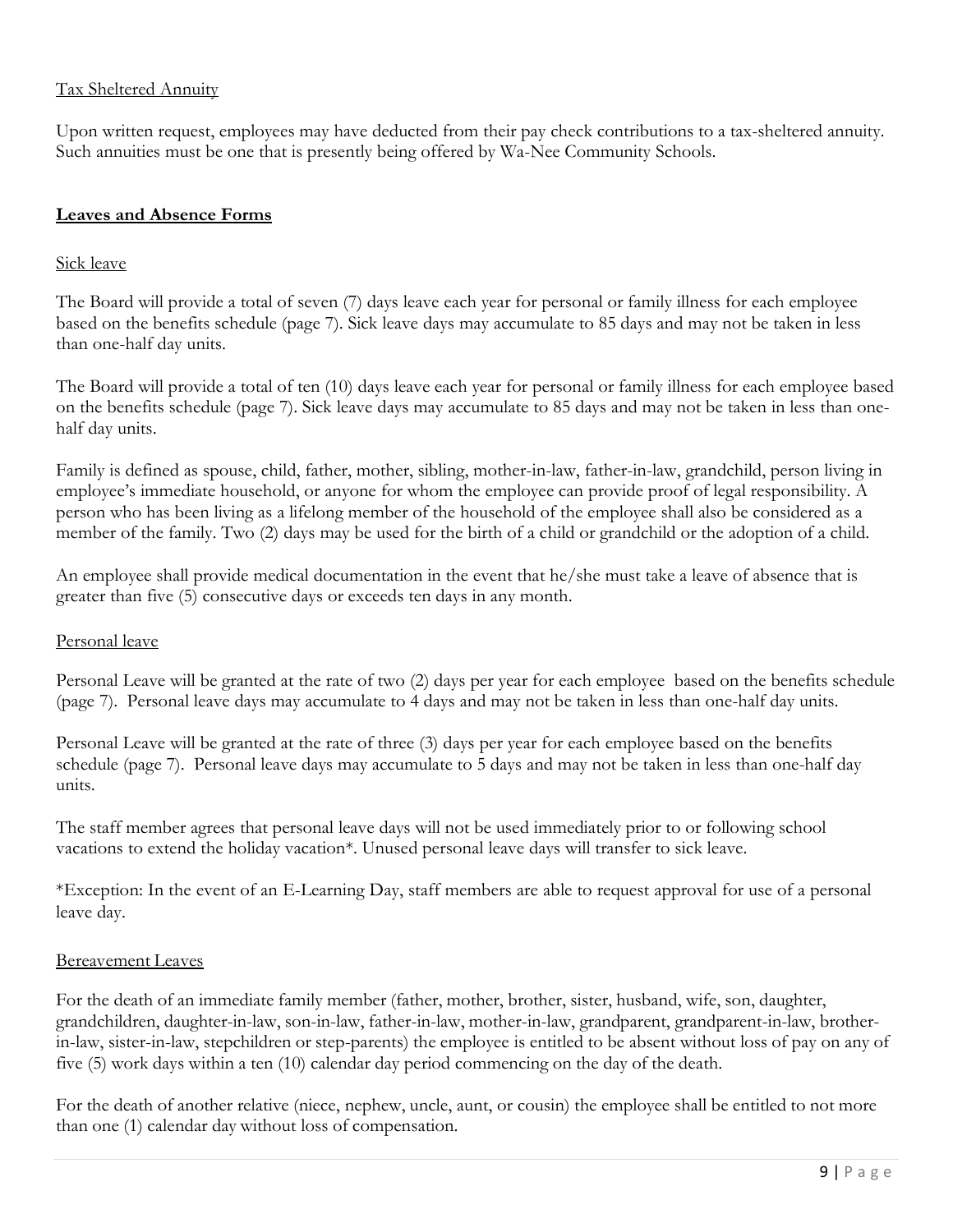#### Vacations

Twelve-month full-time employees shall be granted ten (10) days paid vacation per fiscal year for the first year of employment. Each July 1 thereafter one (1) additional day shall be granted until a maximum of fifteen (15) days are earned per year. Employees working less than one year earn vacation days at a prorated calculation.

The corporation will not pay for any unused vacation days. Any unused vacation days will be lost after June 30 of each year.

In the event that a twelve-month full-time employee uses vacation days during his/her fiscal year but resigns before the end of the year, used vacation days may not exceed the proportionate share of days actually worked. The corporation may withhold from the employee's final check for repayment of such excess vacation days. For example, an employee who works for three (3) months may take only 2.5 days of paid vacation (25% of 10 days). If the employee has taken three (3) days of vacation during that three (3) months before resigning, the corporation may withhold 0.5 day of pay from the final check.

All vacation is to be approved in advance from the employee's immediate supervisor.

#### **Jury Duty**

Each employee who is called to jury duty during any one day shall receive the difference in pay for time lost and the amount received as jury pay. When an employee is released from jury duty before the end of the employee's work day, he/she must report to his/her work assignment for the remainder of the work day. A certificate of attendance and proof of pay are necessary for the completion of payroll in order to be paid properly.

# Holidays

Eligible employees working less than twelve-months are paid for the following two (2) holidays:

| Thanksgiving Day | 1 day | Christmas Day | $1 \text{ day}$ |
|------------------|-------|---------------|-----------------|
|------------------|-------|---------------|-----------------|

Twelve-month full-time employees are eligible for the following ten (10) paid holidays:

| New Year's Day | 1 day  | Thanksgiving Break | 2 days |
|----------------|--------|--------------------|--------|
| Memorial Day   | 1 day  | Christmas Break    | 2 days |
| July 4th       | 2 days | New Year's Eve     | 1 day  |
| Labor Day      | 1 day  |                    |        |

Holidays are subject to being adjusted during the pay period by the department administrator based on needed workload.

#### Unpaid Days Off

Time off without pay requests are reviewed on a case by case basis and must be approved by your supervisor and the Superintendent.

The Board, where unusual circumstances warrant, may grant an employee a leave of absence without pay upon written request and upon good cause for a period not to exceed one year.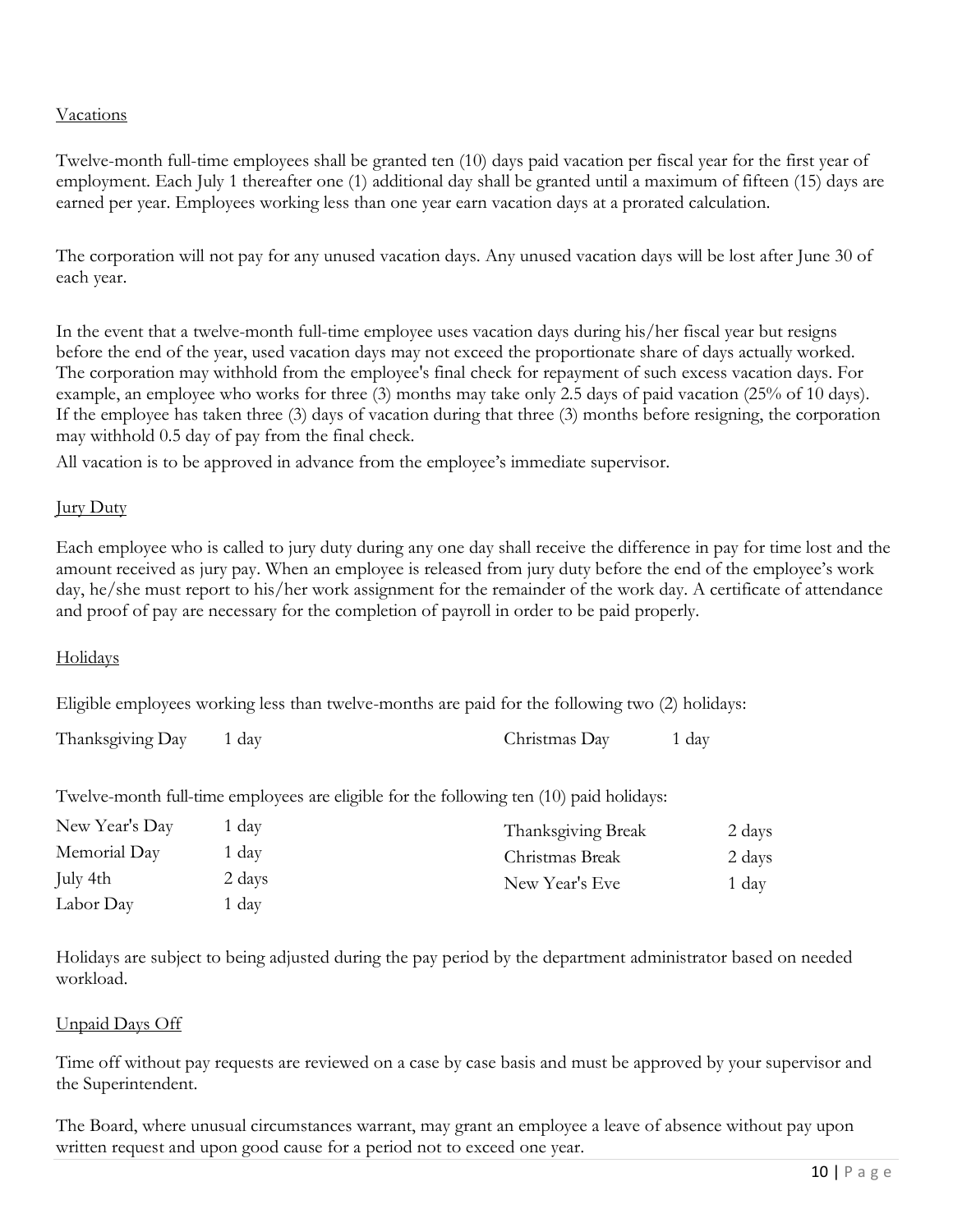#### Retirement

Employees hired before December 31, 2017 will be grandfathered in for severance eligibility. All employees hired on or after January 1, 2018 will not be eligible for this severance benefit.

#### Severance Pay

All eligible employees who retire after age 54 from Wa-Nee Schools and who has 10 years of consecutive service with the Wa-Nee Schools will be eligible for the severance benefit calculated for each year of full-time service at the rate of:

| - 12 month employee    | min of $40 \text{ hr/per/week}$                        | \$250 |
|------------------------|--------------------------------------------------------|-------|
| - 11 month employee    | $\min$ of 37.5 $\frac{hr}{per}/\text{vec}/\text{week}$ | \$200 |
| $-10$ month employee   | $min$ of 37.5 $hr/per/week$                            | \$175 |
| - 9.5 month employee   | min of $37.5 \text{ hr/per/week}$                      | \$150 |
| $-9$ month employee    | min of $30 \text{ hr/per/week}$                        | \$125 |
| - Regular Route Driver |                                                        | \$75  |

All eligible employees leaving the school corporation with twenty (20) or more years of service in the Wa-Nee Community School Corporation shall be eligible for an additional severance benefit of \$25.00 for each day of accumulated sick leave with a maximum of \$2,125.

Either of these severance benefits require notification to central office thirty (30) days prior to the retirement unless waived by the superintendent or his designee.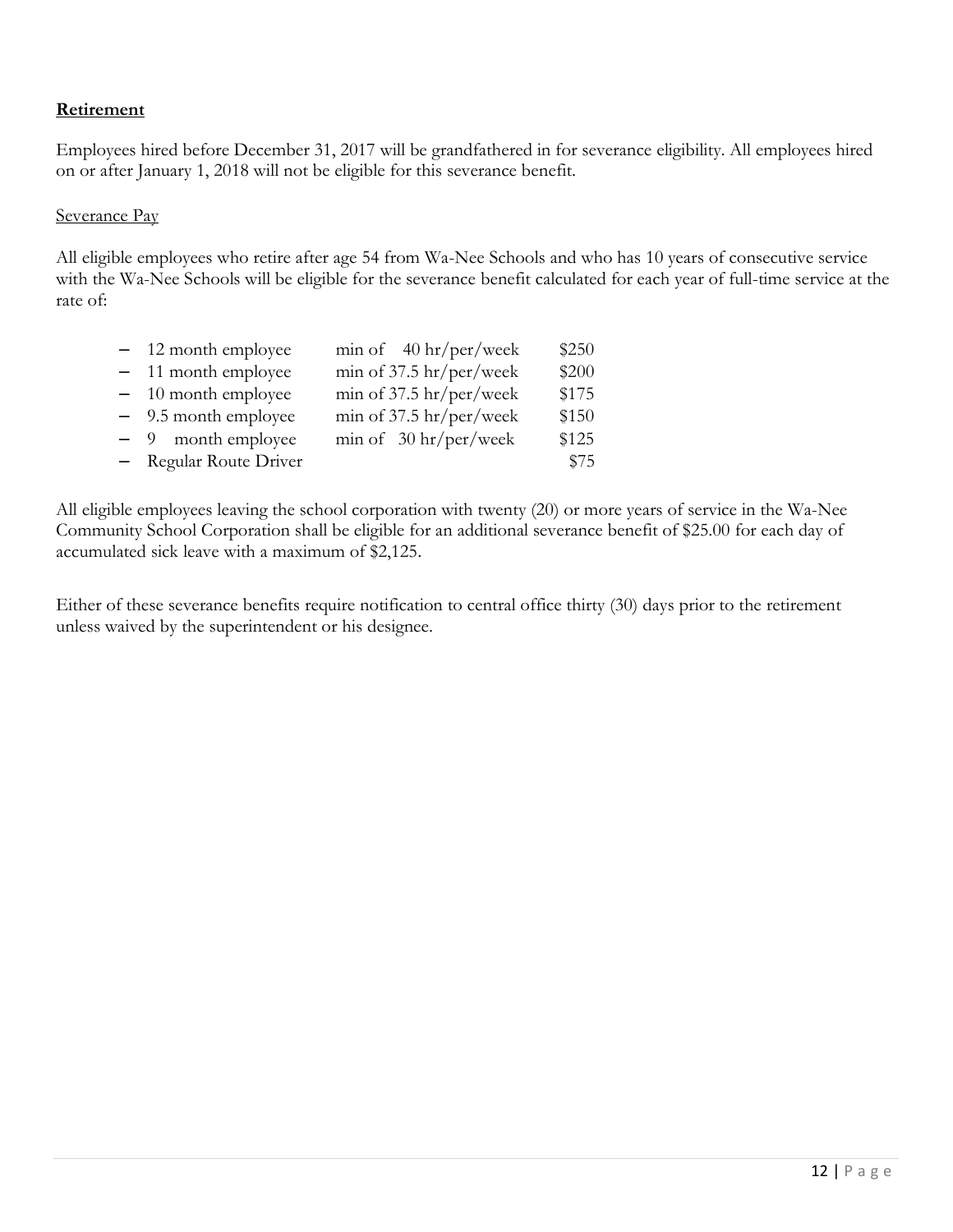# Bus Drivers

Regular Route Driver: A school bus driver who commits to driving morning and afternoon routes for all school days as set forth in the school calendar. A regular route driver may be eligible for the benefits described in this policy.

Part-Time Bus Driver: A driver who drives only a morning or an afternoon route. Benefits do not apply.

Substitute Bus Driver: A substitute school bus driver will be paid the same base route and/or shuttle rates as regular route and/or part-time bus driver as set in this policy. Benefits do not apply.

|              | Base    | Shuttles; Route and                                                                                           | Route miles | Hourly                   | Annual bus                                      | Bus          | Electric        | CDL Physical                | <b>CDL Skills</b>   |  |  |
|--------------|---------|---------------------------------------------------------------------------------------------------------------|-------------|--------------------------|-------------------------------------------------|--------------|-----------------|-----------------------------|---------------------|--|--|
|              | Route   | Time additions                                                                                                | $>20$ miles | Rate                     | wash and wax                                    | Storage      | Use             | Expense                     | Test                |  |  |
|              |         |                                                                                                               |             |                          |                                                 |              |                 |                             |                     |  |  |
|              |         |                                                                                                               |             |                          |                                                 |              |                 |                             |                     |  |  |
| Rates        | \$31.35 | $$2.40 - 24.80$                                                                                               | \$0.25/mile | \$15.10                  | \$100.00                                        | \$25/<br>mo. | \$0.20/<br>hour | Up to \$95.00               | $Up$ to<br>\$100.00 |  |  |
|              |         |                                                                                                               |             |                          | <b>Special Education</b>                        |              |                 |                             |                     |  |  |
|              |         | Tier 1                                                                                                        |             |                          | Tier 2                                          |              |                 | Tier 3                      |                     |  |  |
|              |         |                                                                                                               |             |                          |                                                 |              |                 |                             |                     |  |  |
|              |         | \$182.00 / day                                                                                                |             | \$195.00 / day           |                                                 |              |                 | \$208.00 / day              |                     |  |  |
|              |         | $5 - 6$ hours/day                                                                                             |             | $6 - 7$ hours/day        |                                                 |              |                 | 7+ hours/day                |                     |  |  |
|              |         |                                                                                                               |             |                          |                                                 |              |                 | Not to exceed \$208.00/ day |                     |  |  |
|              |         |                                                                                                               |             |                          | (extra routes paid at base route/shuttle rate)  |              |                 |                             |                     |  |  |
|              |         |                                                                                                               |             |                          | Performance Adjustments (Regular Route Drivers) |              |                 |                             |                     |  |  |
|              |         | Tier 1                                                                                                        |             | Tier <sub>2</sub>        |                                                 |              |                 | Tier 3                      |                     |  |  |
|              |         | 1-4 years of experience*                                                                                      |             | 5-9 years of experience* |                                                 |              |                 | $10+$ years of experience*  |                     |  |  |
|              |         |                                                                                                               |             |                          |                                                 |              |                 |                             |                     |  |  |
| \$1.00 / day |         |                                                                                                               |             | \$2.00 $\frac{1}{2}$ day |                                                 |              |                 | \$3.00 / day                |                     |  |  |
|              |         |                                                                                                               |             |                          |                                                 |              |                 |                             |                     |  |  |
|              |         | *Experience is calculated based on the completion of a full school year as a regular route driver for Wa-Nee. |             |                          |                                                 |              |                 |                             |                     |  |  |

A regular route driver will be compensated for 187 days each year. Regular route drivers will commit to driving 180 student days. Such compensation shall be in 26 equal payments on the regular payroll dates. Daily rates are established by the Director of Transportation based on routes, shuttles and additional time/stop assigned to the route. Two (2) of the 187 days are paid holidays. Five (5) of the 187 days cover time spent for vehicle, route, and student management, etc. Two (2) mandatory safety meetings totaling four (4) hours per year are included in the 187-day worksheet. Failure to attend mandatory meetings may result in pay deduction at the route rate. Nonmandatory meetings are paid at the current hourly rate. If approved, unpaid days will be deducted at the full daily rate during the pay period in which the unpaid day occurred.

Head Start driver will be compensated per the Head Start Calendar at 145 school days and is considered a regular route driver for the purpose of benefits mentioned above.

Drivers will be paid an hourly rate for Extracurricular and Learning Trips. Hourly trips are paid from the depart time listed on the trip sheet until the return time. Drivers should add 30 minutes to the trip time to compensate for pre and post-trip responsibilities. The minimum time submitted for an Extracurricular or Learning Trip shall be two (2) hours. A driver may be asked to drive a trip which will require the driver to be reassigned from the regular route or routes for that trip. In such cases, a one (1) hour deduction will be made to adjust for the missed route.

Driving for maintenance purposes or other trips, as assigned by the Director of Transportation, may be paid at the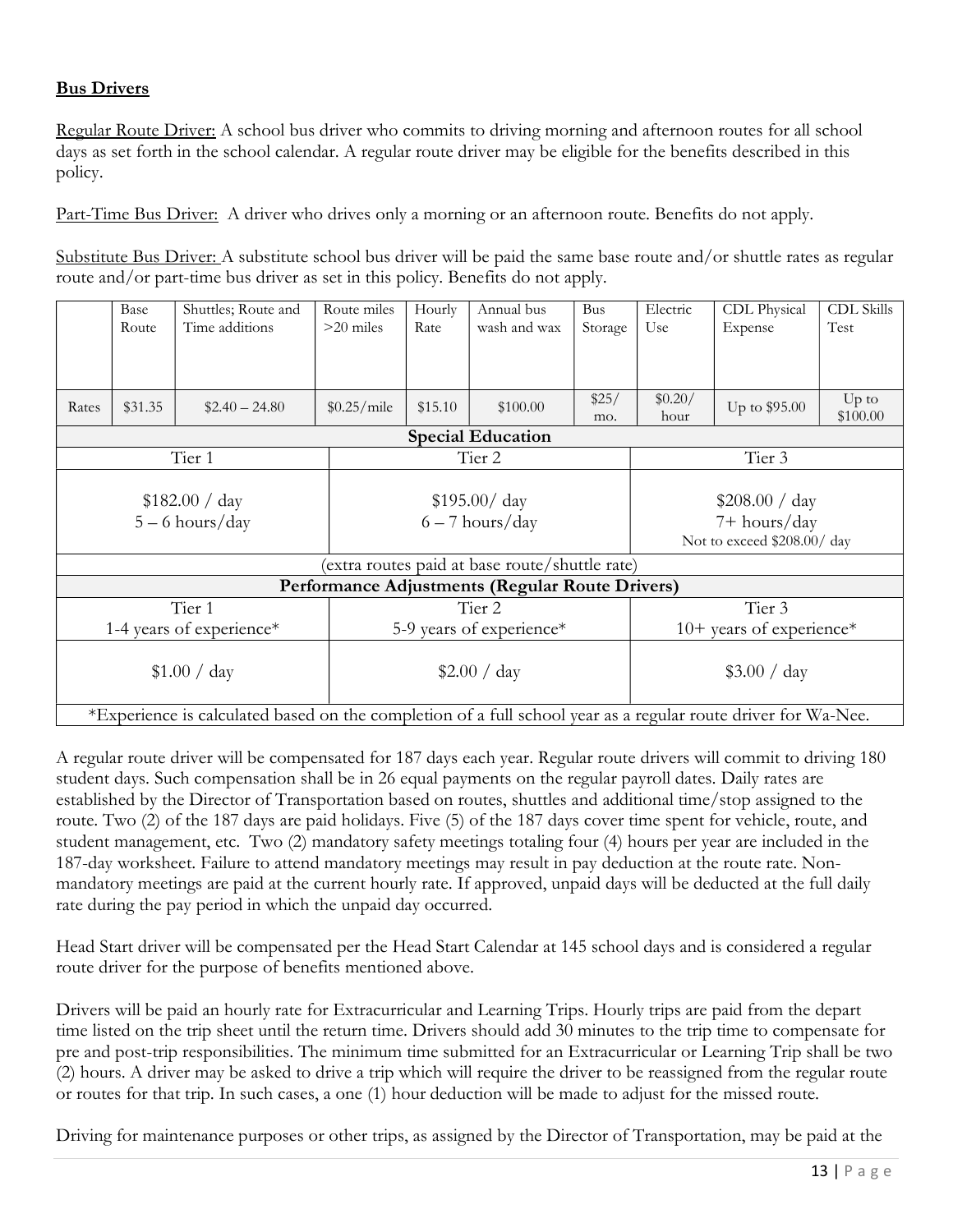hourly rate.

School buses shall be washed and waxed each year. A school bus driver or other approved person may be reimbursed for thoroughly washing and waxing the bus prior to the opening of school. The bus must be cleaned and waxed to the satisfaction of the Director of Transportation.

Whenever possible, the regular route driver operating corporation-owned equipment should keep the bus under cover. When such storage is provided by the driver, the driver may be reimbursed for bus storage, when approved by the Director of Transportation.

A driver may be reimbursed for electricity used at their personal expense for the plugging in of a school bus when approved by the Director of Transportation. Documentation, submitted by April 1<sup>st</sup> of each year, is required for proof of payment.

The cost for a CDL Physical may be reimbursed, when approved by the Director of Transportation. Any additional cost for testing or fees will be the driver's responsibility. See appropriate laws and policy. A receipt and proof of payment must be submitted for reimbursement.

The cost for one (1) CDL skills test may be reimbursed, when approved by the Director of Transportation, per driver after one year of service with Wa-Nee. A receipt and proof of payment must be submitted for reimbursement.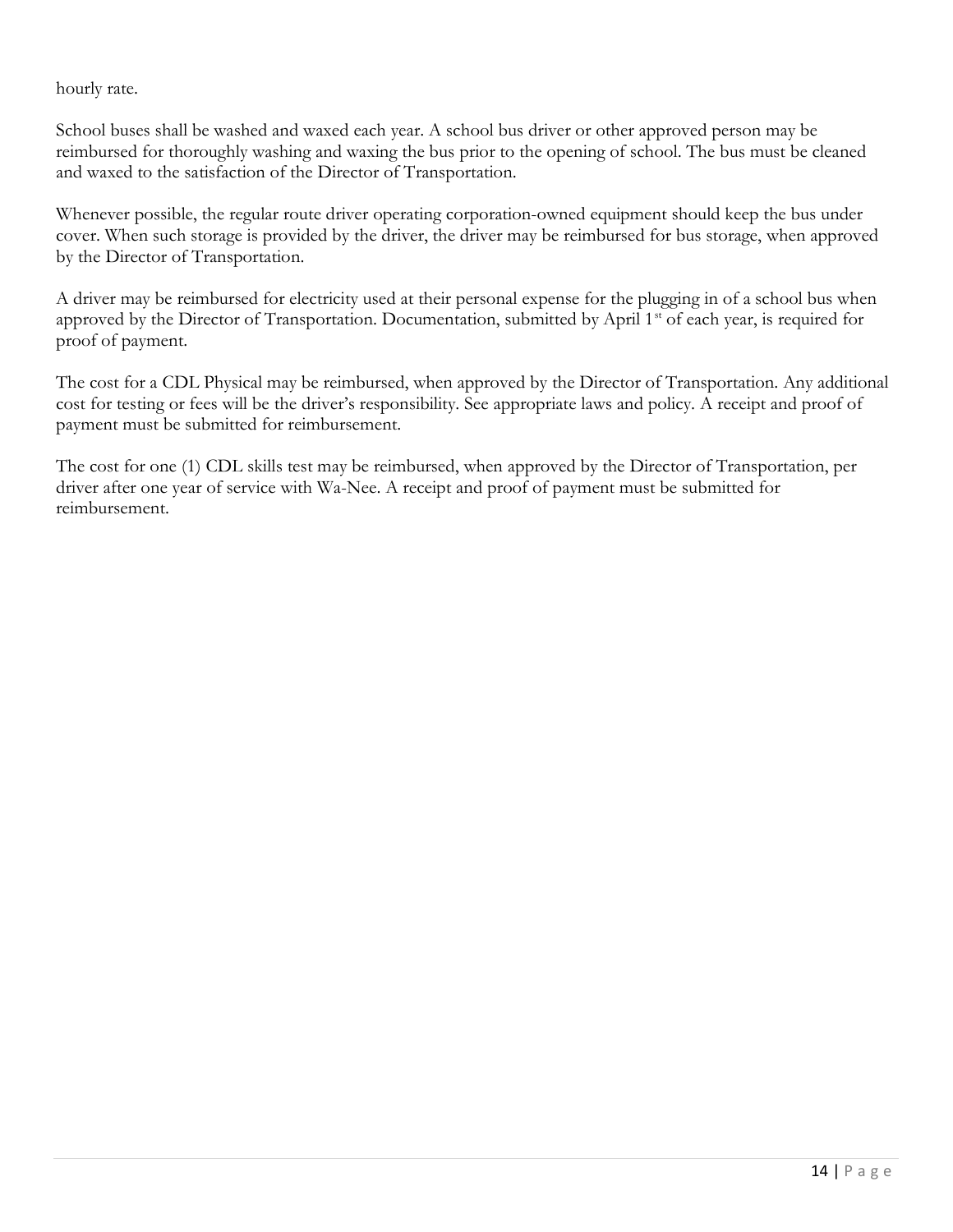# Classified Employee Evaluation Form

#### Wa-Nee Community Schools Classified Employee Evaluation Form

A Tradition of Excellence: Preparing today's students for tomorrow's challenges.

Name of Employee: Date:

Position: \_

# Please Use the Following Scale When Ranking Each Item

|                                                                                   |                                                                                                                      | Documentation of reasons shall be listed below for each score of 2 and below                              |                                                                               |                                                                                                                  |                                                                                                                                                     |       |
|-----------------------------------------------------------------------------------|----------------------------------------------------------------------------------------------------------------------|-----------------------------------------------------------------------------------------------------------|-------------------------------------------------------------------------------|------------------------------------------------------------------------------------------------------------------|-----------------------------------------------------------------------------------------------------------------------------------------------------|-------|
|                                                                                   | Unacceptable                                                                                                         | Needs Improvement                                                                                         | Basic                                                                         | Satisfactory                                                                                                     | Excellent                                                                                                                                           | score |
| 1. Follows<br>directions of<br>supervisor                                         | Frequent reminders<br>of expectations are<br>needed/directives are<br>completed with<br>negativity                   | Minimum<br>expectations &<br>directions are<br>followed. Occasional<br>prompting is needed                | Minimum expectations<br>and directions are<br>followed                        | Consistently follows all<br>expectations and<br>directives without<br>need for prompting                         | Consistently follows all<br>directives; positively<br>assists supervisor to<br>ensure others follow<br>directives as well                           |       |
| 2. Attendance<br>& punctuality                                                    | Non-attendance or<br>tardiness is problem;<br>consistently causes<br>issues                                          | Frequent absence or<br>tardiness has caused<br>problem for team                                           | Occasionally absent or<br>tardy                                               | Consistently present<br>and punctual                                                                             | Models and positively<br>influences the<br>attendance and<br>punctuality of others                                                                  |       |
| 3. Ability to<br>function as a team                                               | Cannot function as a<br>team - negative<br>presence                                                                  | Limited contributions<br>to the team                                                                      | Some positive<br>contributions to the<br>team                                 | Frequently<br>contributes<br>positively to the<br>team                                                           | Frequently contributes<br>and assumes positive<br>leadership role in<br>team                                                                        |       |
| 4.<br>Communication<br>Skills                                                     | Lacks written and<br>verbal<br>communication<br>skills                                                               | Often errors in<br>grammar or written<br>communication                                                    | Communication skills<br>are adequate for<br>position                          | Able to communicate<br>clearly and effectively                                                                   | Exceptional skills in<br>written and verbal<br>communication                                                                                        |       |
| 5.<br>Interpersonal<br>Relations                                                  | Interpersonal<br>relations are often<br>inappropriate and<br>evoke negative<br>responses from<br>others              | Interpersonal relations<br>are periodically lacking<br>and may evoke<br>negative responses<br>from others | Interpersonal<br>relations are<br>acceptable                                  | Interpersonal<br>relations are<br>effective, sincere<br>and improve the<br>overall climate of<br>the corporation | Models interpersonal<br>relations that are<br>exemplary/influences<br>others to improve the<br>overall climate of the<br>corporation                |       |
| 6.<br>Demonstrates<br>initiative                                                  | Reluctantly completes<br>additional<br>responsibilities only<br>when asked                                           | Completes additional<br>responsibilities only<br>when asked                                               | Periodically completes<br>additional<br>responsibilities without<br>prompting | Consistently seeks<br>out additional<br>responsibilities to<br>assist the<br>corporation                         | Voluntarily assumes<br>leadership roles and<br>positively empowers<br>his/her team to take<br>additional action                                     |       |
| 7. Adheres to<br>corporation policy                                               | When inconvenient,<br>corporation policy is<br>not followed                                                          | May unknowingly not<br>follow corporation<br>policy                                                       | Consistently adheres to<br>corporation policy                                 | Consistently adheres to<br>corporation policy;<br>assists colleagues in<br>following policy as well              | Consistently adheres to<br>corporation policy;<br>assists colleagues in<br>following policy; when<br>necessary respectfully<br>advocates for change |       |
| 8.<br>Demonstrates<br>pride and<br>ownership in<br>completing<br>responsibilities | Responsibilities are<br>not completed<br>consistently                                                                | Responsibilities are<br>completed but often<br>times at an<br>unacceptable level of<br>quality            | Responsibilities are<br>completed at an<br>acceptable level of<br>quality     | Responsibilities are<br>completed<br>consistently at a high<br>level of quality                                  | Responsibilities are<br>completed consistently<br>at a high level of<br>quality; additional<br>opportunities are<br>routinely sought                |       |
| 9. Presents a<br>professional<br>ldemeanor                                        | Consistently<br>immature/<br>inappropriate                                                                           | Demeanor is<br>periodically<br>unprofessional                                                             | Demonstrates<br>acceptable<br>professional<br>demeanor                        | Consistently<br>presents highly<br>professional<br>demeanor                                                      | Consistently models<br>and influences high<br>professional<br>standards                                                                             |       |
| 10. Job<br>knowledge                                                              | Insufficient level of<br>knowledge to<br>complete minimal<br>responsibilities/no<br>help has been sought<br>to learn | Help has been sought<br>but additional growth<br>is needed to complete<br>minimum<br>responsibilities     | Adequate level of<br>knowledge to<br>complete minimum<br>requirements         | Level of knowledge<br>allows for completion<br>of responsibilities at a<br>high level                            | Expert level of<br>knowledge –<br>consistently a<br>resource to others                                                                              |       |